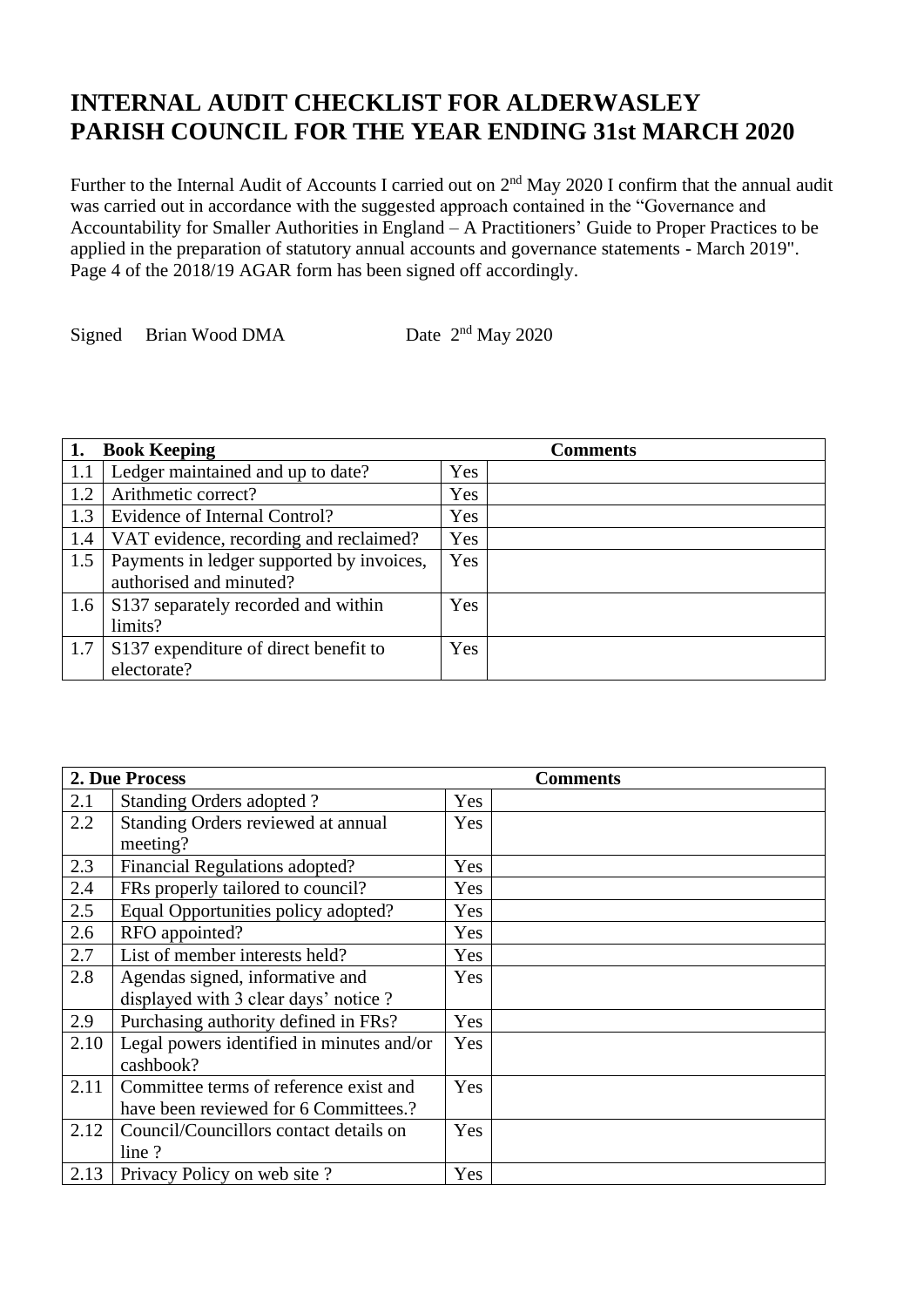|     | 3. Risk Management                         |            | <b>Comments</b> |
|-----|--------------------------------------------|------------|-----------------|
| 3.1 | Does scan of minutes reveal any unusual    | No         |                 |
|     | activity?                                  |            |                 |
| 3.2 | Annual risk assessment carried out?        | Yes        |                 |
| 3.3 | Insurance cover appropriate and adequate?  | <b>Yes</b> |                 |
| 3.4 | Evidence of annual insurance review?       | <b>Yes</b> |                 |
| 3.5 | Internal financial controls documented and | <b>Yes</b> |                 |
|     | evidenced?                                 |            |                 |
| 3.6 | Minutes initialled, each page identified   | <b>Yes</b> |                 |
|     | and overall signed?                        |            |                 |
| 3.7 | Regular reporting and minuting of bank     | Yes        |                 |
|     | balance?                                   |            |                 |
| 3.8 | S137 expenditure minuted?                  | <b>Yes</b> |                 |

| 4. Budget |                                                      |                | <b>Comments</b> |
|-----------|------------------------------------------------------|----------------|-----------------|
| 4.1       | Annual budget to support precept?                    | Yes            |                 |
| 4.2       | Has budget been discussed and adopted by<br>council? | Yes            |                 |
| 4.3       | Any reserves earmarked?                              | <b>Yes</b>     |                 |
| 4.4       | Any unexplained variances from budget?               | N <sub>o</sub> |                 |
| 4.5       | Precept demand correctly minuted?                    | Yes            |                 |

|     | 5. Payroll – Clerk                         | <b>Comments</b> |
|-----|--------------------------------------------|-----------------|
| 5.1 | Contract of employment?                    | Yes             |
| 5.2 | Tax code issued / contracted out?          | Yes             |
|     | 5.3   PAYE / NI evidence?                  | Yes             |
| 5.4 | Has council approved salary paid?          | Yes             |
|     | 5.5 Other payments reasonable and approved | Yes             |
|     | by council?                                |                 |

|     | $\vert$ 6. Payroll – Other                    | <b>Comments</b> |
|-----|-----------------------------------------------|-----------------|
| 6.1 | Contract of employment?                       | N/A             |
|     | 6.2 Does council have public liability cover? | N/A             |
|     | 6.3 $\vert$ Tax code(s) issued?               | N/A             |
|     | 6.4 Minimum wage paid?                        | N/A             |
|     | 6.5 Complaints procedure in place?            | Yes             |

|     | 7. Asset Control                                       |     | <b>Comments</b> |
|-----|--------------------------------------------------------|-----|-----------------|
|     | 7.1 Does council keep a register of all material   Yes |     |                 |
|     | assets owned?                                          |     |                 |
|     | $\vert 7.2 \vert$ Is asset register up to date?        | Yes |                 |
| 7.3 | Value of individual assets included?                   | Yes |                 |
| 7.4 | Inspected for risk and H $& S$ ?                       | Yes |                 |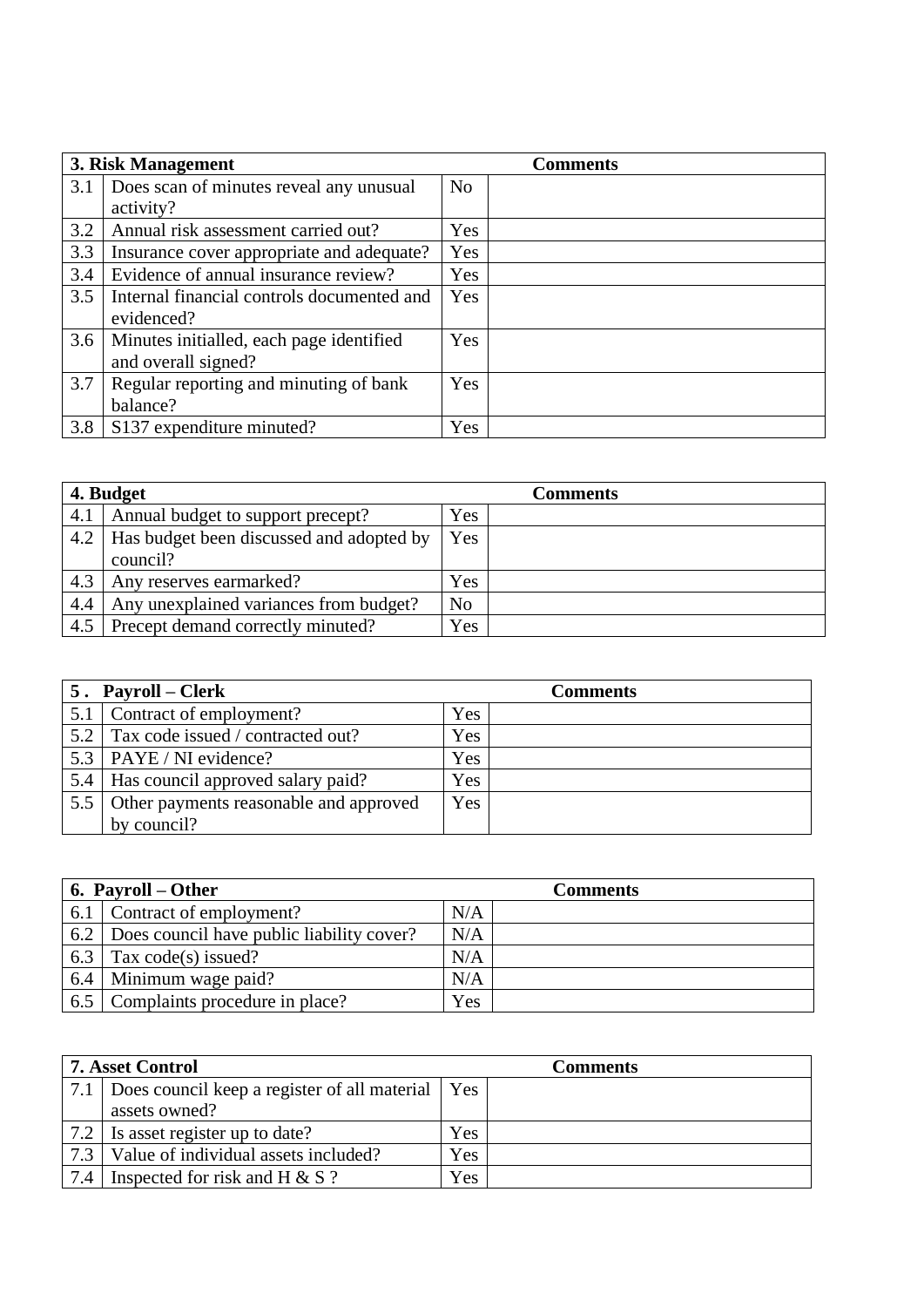| <b>8. Bank Reconciliations</b> |                                          |                | Comments |
|--------------------------------|------------------------------------------|----------------|----------|
| 8.1                            | Is there a bank reconciliation for each  | Yes            |          |
|                                | account?                                 |                |          |
| 8.2                            | Reconciliation carried out on receipt of | Yes            |          |
|                                | statement?                               |                |          |
| 8.3                            | Any unexpected balancing entries in any  | N <sub>o</sub> |          |
|                                | reconciliation?                          |                |          |

|     | 9. Year End Procedures                                                            |                | <b>Comments</b>                          |
|-----|-----------------------------------------------------------------------------------|----------------|------------------------------------------|
| 9.1 | Year-end accounts prepared on correct<br>accounting basis?                        | Yes            |                                          |
| 9.2 | Bank statements and ledger reconcile?                                             | Yes            |                                          |
| 9.3 | Underlying financial trail from records to<br>presented accounts?                 | Yes            |                                          |
| 9.4 | Where appropriate, debtors and creditors<br>properly recorded?                    | Yes            |                                          |
| 9.5 | Has council agreed, signed and minuted<br>sections $1 \& 2$ of the annual return? | N <sub>o</sub> | <b>Awaiting Coronavirus instructions</b> |
| 9.6 | Public Rights provision up to date?                                               | Yes            |                                          |

|      | <b>10. Miscellaneous</b>                  |     | <b>Comments</b> |
|------|-------------------------------------------|-----|-----------------|
| 10.1 | Have points raised at the last audit been | N/A |                 |
|      | addressed?                                |     |                 |
|      | 10.2   Has the council adopted a Code of  | Yes |                 |
|      | Conduct?                                  |     |                 |
| 10.3 | Is eligibility for General Power of       | Yes |                 |
|      | Competence properly evidenced?            |     |                 |
| 10.4 | Are all electronic files backed up?       | Yes |                 |
| 10.5 | Do arrangements for public inspection of  | Yes |                 |
|      | council's records exist?                  |     |                 |
| 10.6 | Public Rights Provision adopted?          | Yes |                 |
| 10.7 | <b>Complaints Procedure Adopted?</b>      | Yes |                 |
| 10.8 | Are Training Records kept?                | Yes |                 |
| 10.9 | Website Accessibility Statement adopted   | Yes |                 |

| 11. Charities                           |     | <b>Comments</b> |
|-----------------------------------------|-----|-----------------|
| 11.1   Charities reported and accounted | N/A |                 |
| separately?                             |     |                 |

## **NOTES**

**The Clerk and/or RFO should certify the accounts before the full council approves them.**

**The Notice for the public inspection period must detail that it is for a single period of 30 working days and must include the first ten days of July (ie 03.06 – 12.07. or 01.7 – 09.08.)**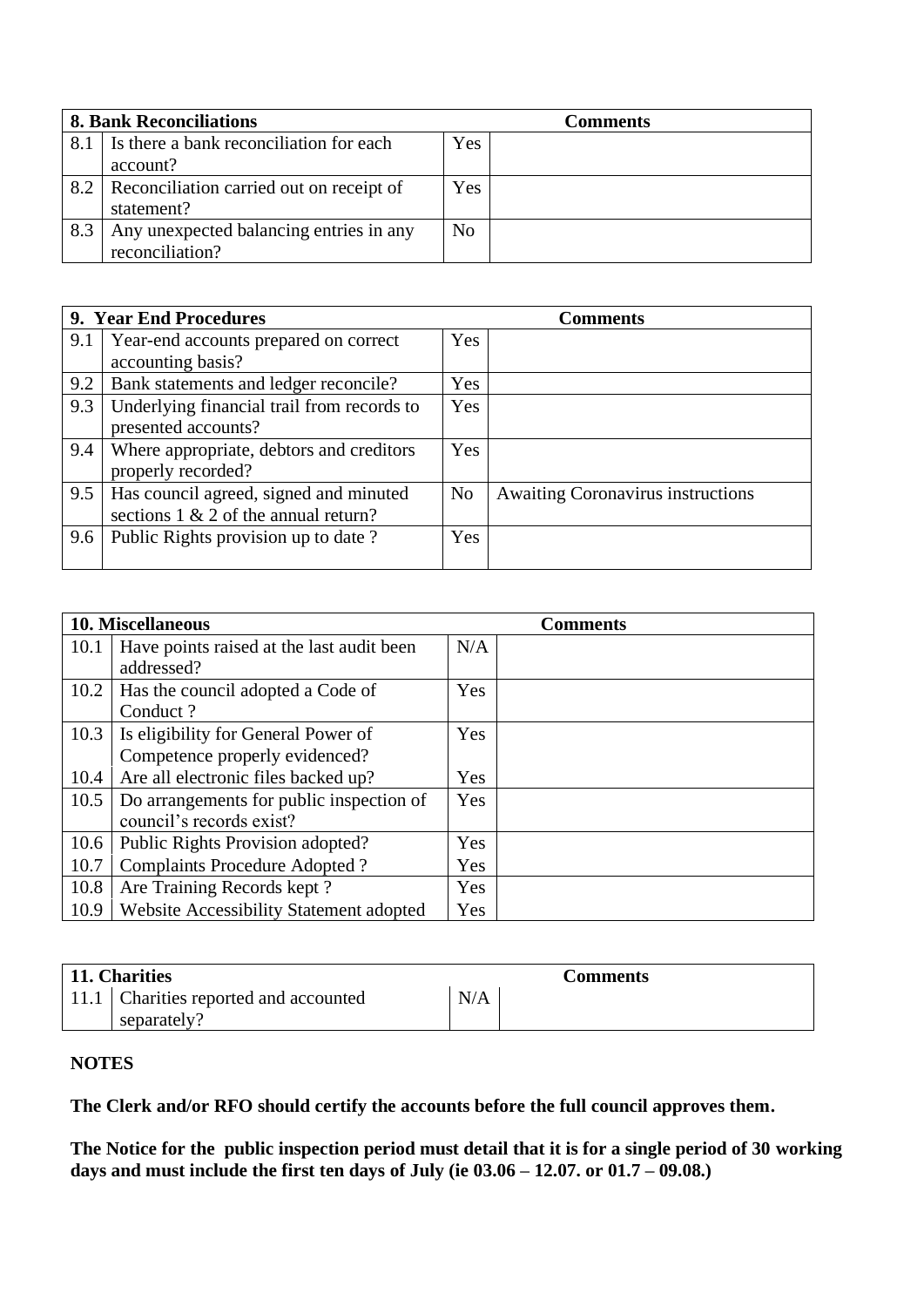| Payee invoice check         | 2commune       |
|-----------------------------|----------------|
| Ledger date                 | 21.05.2019     |
| Item/Budget heading         | Subs           |
| Ref/cheque no.              | 539            |
| Payment minute ref          | 11/19          |
| Invoice value               | £372.00        |
| Minute value                | £372.00        |
| Cheque value                | £372.00        |
| <b>Bank Statement value</b> | £372.00        |
| Timely payment              | Yes            |
| VAT recorded                | Yes $(f62.00)$ |
| S137 recorded in ledger     | N/A            |
| S137 minuted                | N/A            |
| <b>Notes</b>                |                |
|                             |                |
|                             |                |
|                             |                |
|                             |                |
|                             |                |

| <b>Annual Return (Page 3)</b> |                                  |                           |                           |
|-------------------------------|----------------------------------|---------------------------|---------------------------|
|                               |                                  | Year ending 31 March 2019 | Year ending 31 March 2020 |
|                               |                                  | £                         | £                         |
| $\mathbf{1}$                  | Balances brought forward         | 8398                      | 9646                      |
| $\mathbf{2}$                  | Annual precept                   | 7500                      | 7500                      |
| 3                             | Total other receipts             | 414                       | 649                       |
| $\overline{4}$                | <b>Staff</b> costs               | 2130                      | 2261                      |
| 5                             | Loan interest/capital repayments | $\Omega$                  | 0                         |
| 6                             | Total other payments             | 4536                      | 9239                      |
| $\overline{7}$                | <b>Balances carried forward</b>  | 9646                      | 6295                      |
| 8                             | Total cash and investments       | 9646                      | 6295                      |
| 9                             | Total fixed assets and long term | 567852                    | 567852                    |
|                               | investments and assets           |                           |                           |
| 10                            | Total borrowings                 | $\Omega$                  | $\Omega$                  |
| 11                            | Section 4 annual return figures  | Yes                       | Yes                       |
|                               | completed and cross referenced   |                           |                           |